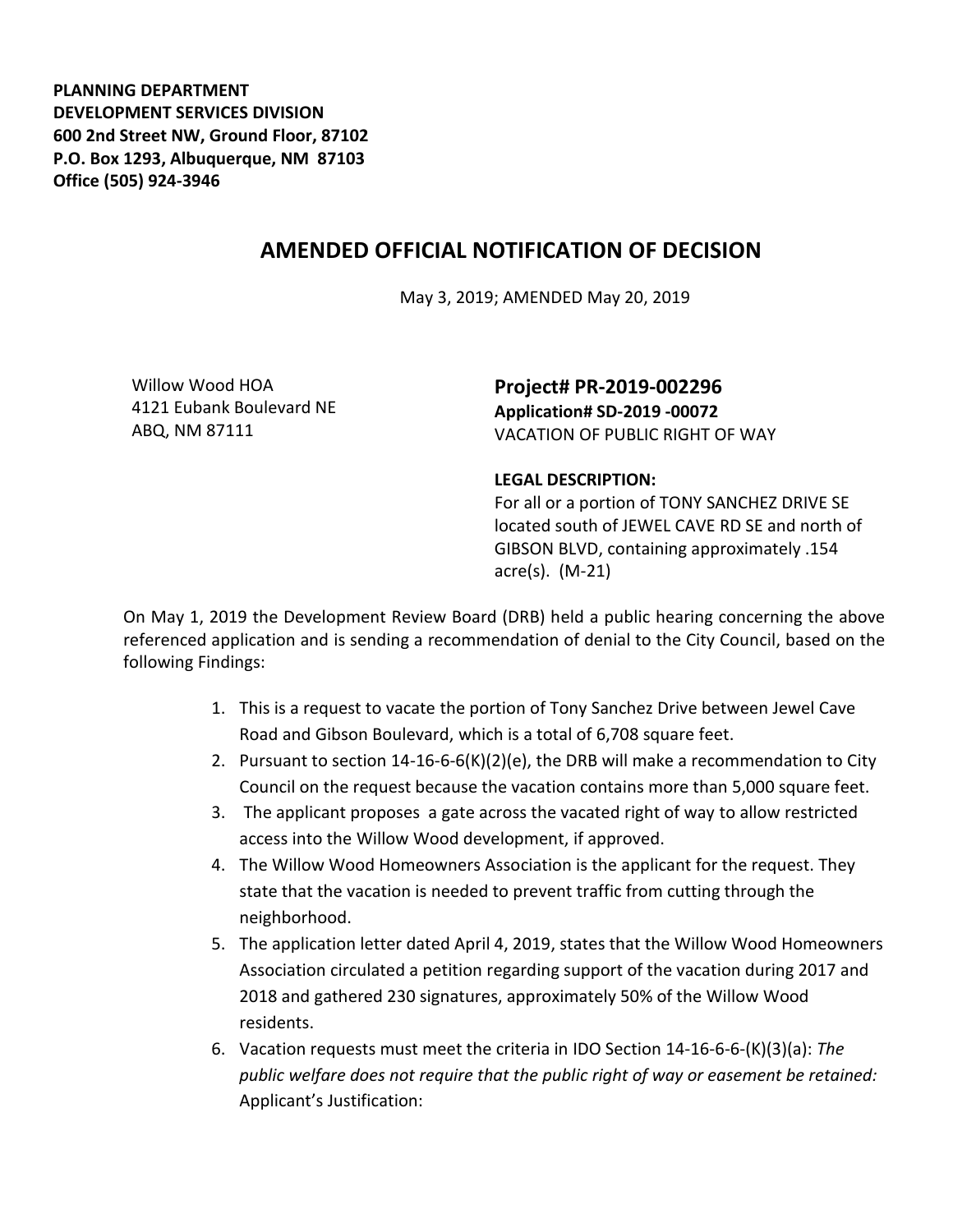Official Notice of Decision Project# PR-2019-002296 Application# SD-2019-00072 May 3, 2019 Page 2 of 5

- A. Through traffic can use alternate routes that does not require cut through the Willow Wood Neighborhood and are safer for high traffic volumes. They include: North/South: Eubank Boulevard and Juan Tabo Boulevard both Urban Minor Collector streets; East/West: Gibson Boulevard and Innovation Parkway both Local Urban Streets; and Southern Street an Urban Minor Collector.
- B. Residents of the Willow Wood HOA will have access through the gate using a card key or keypad. The gate will be equipped with a Knox box for emergency service access.
- C. A video recorded by a Willow Wood Neighborhood resident, shows the traffic at Tony Sanchez Drive and Jewel Cave Road during the morning peak hours of 7:30- 8:30 a.m. The video shows substantial traffic at this corner as well as vehicles neglecting full stops at the Stop Sign and speeding around the corner. This video provides evidence of the threat to the public welfare that high traffic at this intersection poses and is provided for the Development Review Board's consideration
- D. This neighborhood includes an elementary school and community park. The high volume of cut through traffic and associated speeding presents a significant threat to public safety and public welfare as it relates to these neighborhood functions. Through this vacation, the public welfare of the area will be enhanced by reducing the volume and speeding traffic cutting through the neighborhood and this intersection, especially at peak hours. Staff response:
- A. While vacating a portion of Tony Sanchez Drive would eventually remove the through traffic into the Willow Wood development, it would place a burden on the surrounding areas, specifically South Pointe Village development which is located directly south, by removing access to the north in an area where access is limited.
- B. Although there are alternate routes, it is a critical link in the transportation network in the area.
- C. The residents to the south should have access to the school and community center to the north; the route through Willow Wood should be available to those residents.
- D. The DRB did not receive or review the video so it was not considered in their recommendation.
- E. Other traffic calming measures could be used to improve safety for all residents of the area.
- 7. Vacation requests must meet the criteria in 14-16-6-6(K)(3)(b): *There is a net benefit to the public welfare because the development made possible by the vacation is clearly more beneficial to the public welfare than the minor detriment resulting from*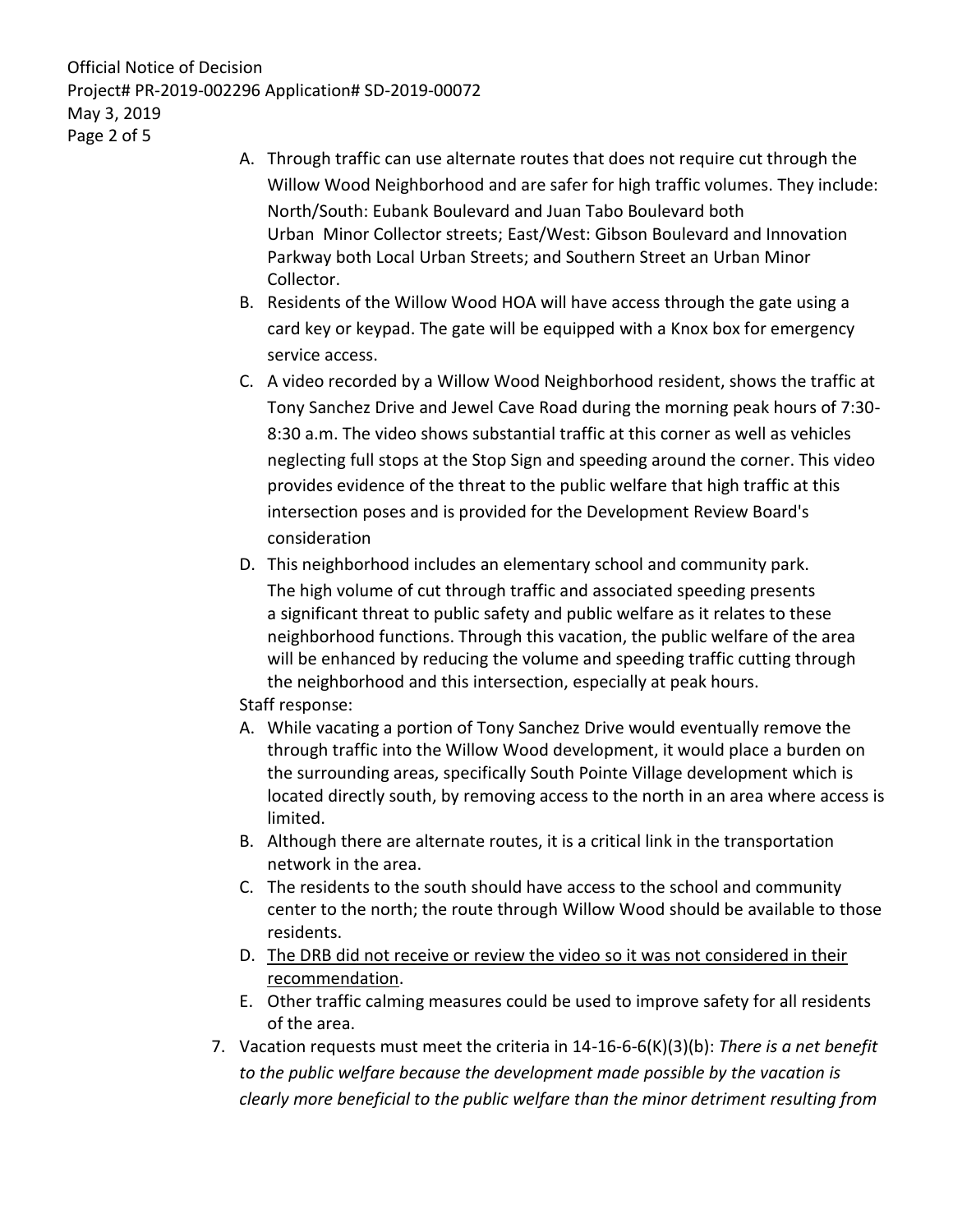Official Notice of Decision Project# PR-2019-002296 Application# SD-2019-00072 May 3, 2019 Page 3 of 5

*the vacation , and there is no convincing evidence that any substantial property right is being abridged against the will of the owner of that right.* Applicant's Justification:

- A. This vacation of Tony Sanchez Drive is clearly more beneficial to the public welfare than the minor detriment resulting from the vacation because it will reduce high volumes of through traffic on residential streets and route them onto streets and corridors suitable for high volume traffic such as; Gibson Boulevard, Innovation Parkway, Eubank Boulevard, Southern Street, and Juan Tabo Boulevard.
- B. Residents of the Willow Wood neighborhood may experience the minor detriment of stopping at the proposed gate before entering the neighborhood, but they have expressed that they are willing to endure this to reduce traffic on their residential streets.
- C. For cut-through non-resident traffic, the minor detriment will be altering routes to surrounding streets and corridors. For this the Applicant will provide ample notice of the vacation, with City approved notification signage, to allow drivers time to modify their routes prior to the vacation and gate installation.
- D. There is no convincing evidence that any substantial property right is being abridged against the will of the owner of as Tony Sanchez Drive is a public right of way. The property owners adjacent to the proposed vacation site to the east and west, are in support of the vacation and gate installation as shown by the letter of support included in this application.

Staff response:

- A. Public streets are open to all members of the public; gating Tony Sanchez Drive abridges the right of the area residents outside of Willow Wood to use existing public streets. This portion of the public right of way is actively being used by the public.
- B. Staff received five letters and two phone calls opposing the vacation. Concerns included safety, loss of use of public roads, loss of access to Kirtland AFB emergency vehicle access, and locations of bus stop
- C. As stated above, there are other traffic calming measures that could be used to slow down traffic and improve safety.
- D. Comments from Transportation state that in order to satisfy this vacation criteria, a traffic study showing the function of the surrounding transportation network in a build and no-build scenario is required due to the importance of this link.
- E. Comments from Transportation state that additional documentation is required for recommendation of approval of this vacation. Approval from the fire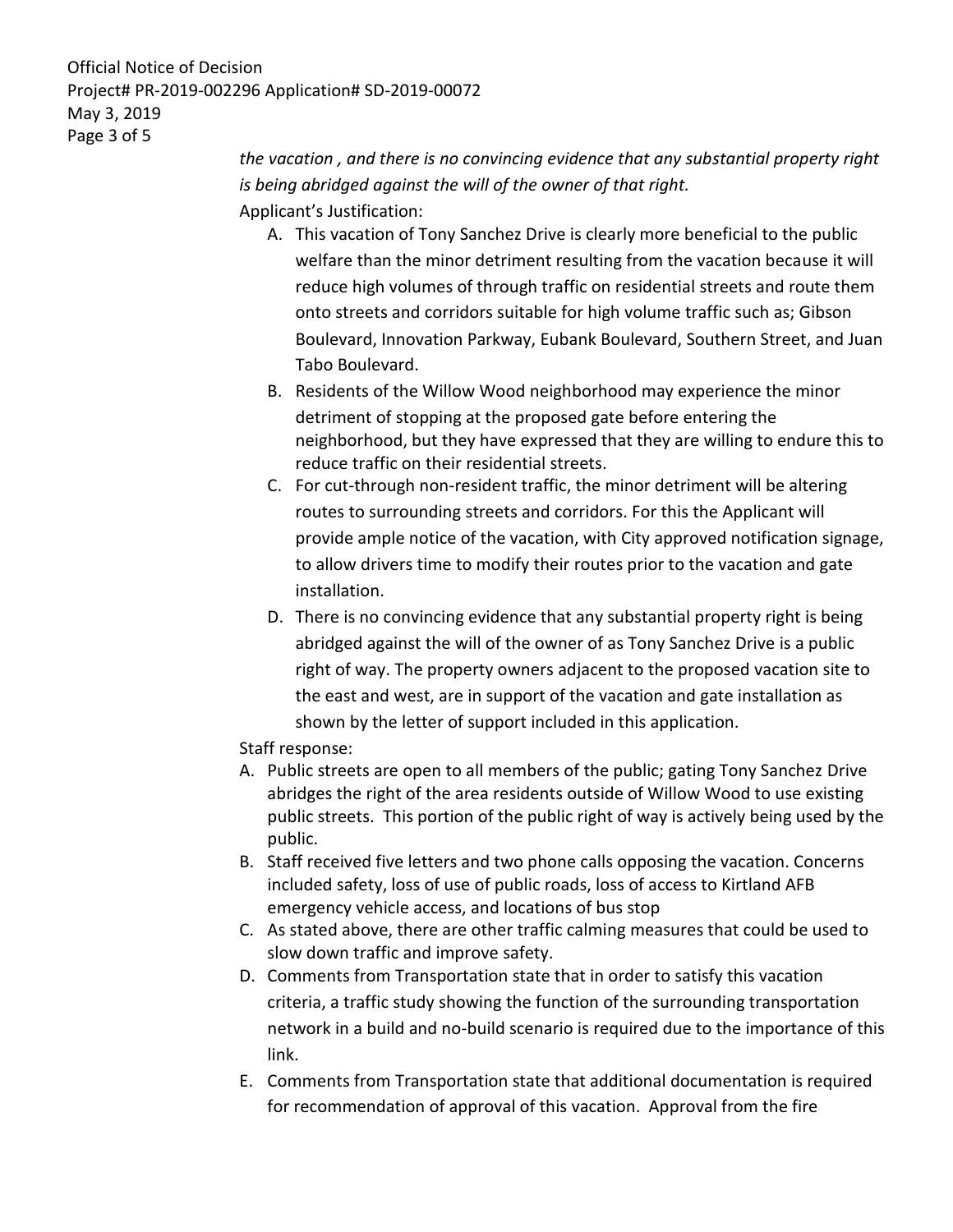Official Notice of Decision Project# PR-2019-002296 Application# SD-2019-00072 May 3, 2019 Page 4 of 5

marshal, solid waste, traffic operations and all properties with access from this right of way is required. It appears additional neighborhoods utilize this connection so additional neighborhood support is required.

- 8. The Department of Municipal Development opposes this vacation of public right of way, stating that closure of this section of Tony Sanchez Dr. is not warranted and would decrease the already limited access for the South Point Village subdivision and would further adversely impact traffic circulation.
- 9. Long Range Planning submitted extensive comments stating that the request will have substantial impacts on the South Pointe Village and would limit the ingress and egress for this neighborhood. Additionally between 1996 and 2006, the access to Eubank Blvd and Juan Tabo Blvd was limited by development to the north.
- 10. The Long Range Planning section also states that the request is inconsistent with many Comprehensive Plan Goals and Policies to improve the transportation system connectivity and enhance access to employment and services. The request does not provide a net benefit to the public welfare, as demonstrated in the earlier comments and policy analysis. By limiting the access to South Pointe Village residents, it is possible that a "substantial property right is being abridged against the will of the owner of the right." The historic transportation access (the property right of access) between South Pointe Village and Juan Tabo Blvd would be eliminated by the request. This could lower property values of South Pointe Village while increasing property values in Willow Wood by privatizing this access point. Finally, the request would diminish the public welfare of South Pointe Village residents by limiting access to the neighborhood for the purposes of accessing jobs and services as well as being limiting accessed by for emergency services.

The requested vacation is unnecessary and would exacerbate an already inequitable situation related to access and connectivity. The requested vacation would create a non-conformance to IDO subdivision and transportation system regulations

11. APS comments indicate that the vacation would create traffic problems by removing an access point that is used for both the Willow Wood and South Pointe Village neighborhoods. The vacation would require relocation of bus stops for elementary, middle school and high school and increase bus ride times by 15 minutes for these students and special needs students using their buses. This change would cause an additional financial impact to APS because of the need to provide additional buses. APS buses do not enter gated communities unless gates remain open for buses during busing times. Bus stops are generally located outside of the neighborhood entrance gate. APS states that the request could potentially impact 148 students.